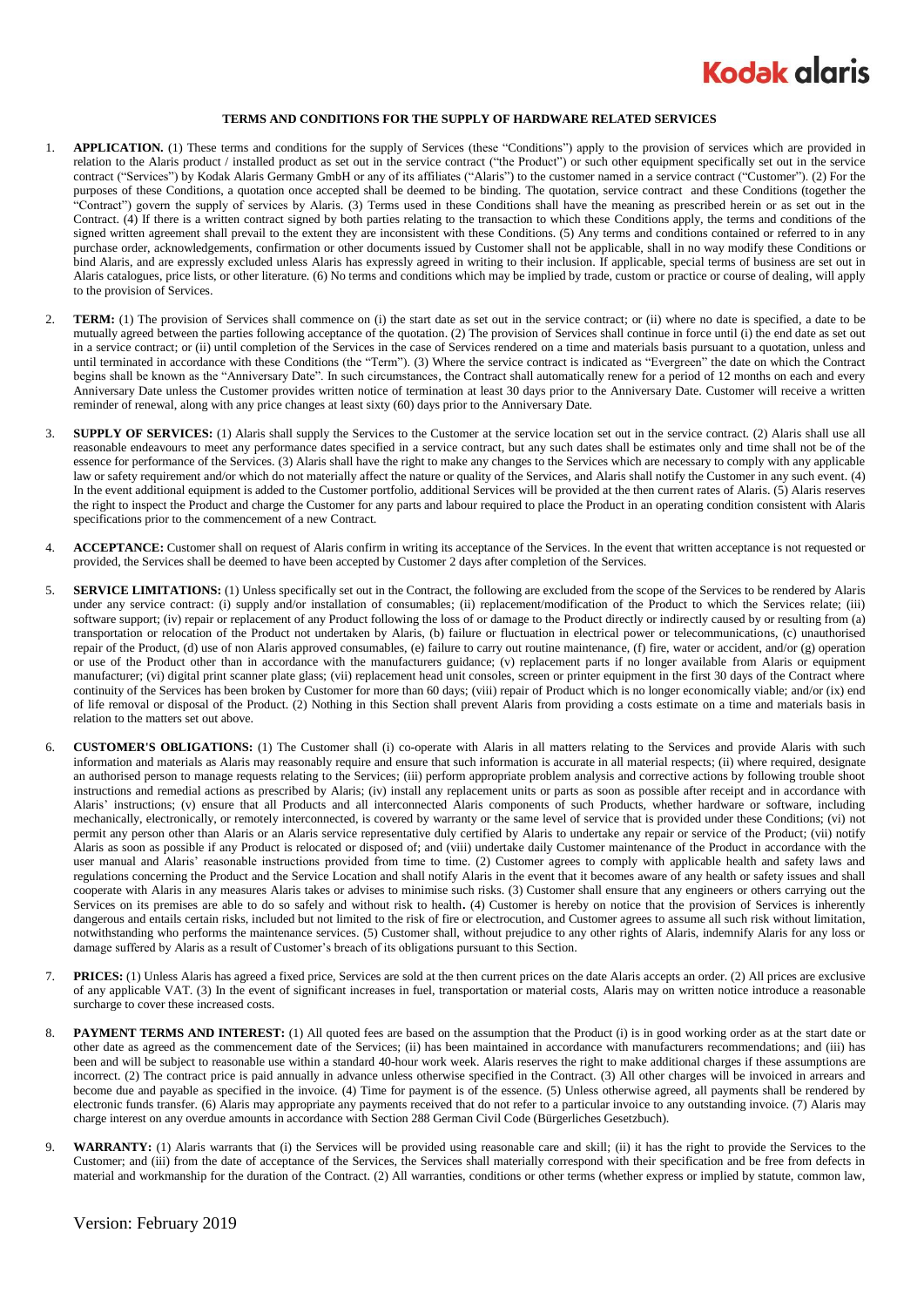## **Kodak glaris**

arising from conduct or a previous course of dealing, or trade custom or usage) as to quality, fitness for any particular purpose and/or merchantability, are, to the fullest extent permitted by law, excluded from the Contract. (3) On account of Services claimed to be defective, Customer shall not be entitled to (a) cancel (or withdraw from) the Contract, (b) claim a reduction of the agreed fees for the performance of the defective Services or make payment deductions, or (c) withhold payment of invoices. Subject to any exclusions of Alaris' liability for defects pursuant to the Contract or a service contract, in case of any warranty claim by Customer due to the performance of defective Services, Alaris shall only be obliged to, at its discretion, repeat performance of the defective services or credit to Customer the full fee paid for the defective Services. In particular, any liability of Alaris for minor defects in the Services (i.e. defects not materially impairing the Customer from using (or benefiting from) the respective work products) shall be excluded. (4) Alaris' warranty shall not apply in relation to any defect arising from (i) the acts, omissions, negligence or defaults of the Customer or the Customer's employees, agents or end customers; (ii) failure to comply with operating instructions or other recommendations of Alaris as to the storage, handling and/or use of the Services; (iii) wilful damage; (iv) use not in accordance with the purpose for which they were designed; or (v) misuse or alteration or repair of the Services other than by persons authorised by Alaris. (4) The warranty is not transferable.

- 10. **LIMITATION OF LIABILITY**: (1) Alaris' liability for breach of the warranty set out in Section 9 (1) above, is, at Alaris' option, initially limited to the repair or replacement for the Services that directly gave rise to the claim. (2) If repair or replacement fails twice and Customer has set a reasonable time limit, Customer shall be entitled to claim subject to the limitation according to (3) and (4) legal warranty rights. (3) Subject to (4) , Alaris' aggregate liability for all claims, whether in contract, tort (including in either case negligence), misrepresentation (other than fraudulent misrepresentation), breach of statutory duty or otherwise pursuant to the Contract, shall be limited to the foreseeable damage which at the time of entering into the respective Service Contract is typical in those cases and to the breach of a material obligation under the respective Service Contract (Cardinal Obligation) that is essential for the proper fulfilment of the Service Contract and in which the Customer can rely to be fulfilled. (4) Nothing in the Contract shall be deemed to exclude or limit Alaris' liability in respect of: (i) Loss or damage caused by wilful intent or gross negligence of Alaris or Alaris' officers, employees, agents or contractors; (ii) Injuries to or death of any person, caused by Alaris or Alaris' officers, employees, agents or contractors; or (iii) any other liability which cannot be excluded by law.
- 11. **FIRMWARE:** In relation to any Alaris firmware supplied as part of the Product ("Firmware"), Alaris shall provide updates where possible to correct errors and bugs in the Firmware, in accordance with the response time set out in the Contract. For the purposes of these Conditions, the term "Firmware" does not include software, embedded or otherwise which is provided by a third party in third party hardware ("Third Party Software"). Support for Third Party Software is subject to the terms of a separate agreement between the Customer and the third party supplier. If updates, upgrades or supplements of the Firmware are provided, use is governed by these Conditions, unless otherwise notified in writing. For the avoidance of doubt, Alaris has no obligation under the Contract to provide support in relation to any ancillary, additional or supporting software which is subject to a separate agreement.
- 12. **INTELLECTUAL PROPERTY:** All intellectual property rights, meaning all inventions, registered designs, design rights, data base rights, copy rights, know-how, trademarks, trade secrets and all other intellectual property rights, and the applications for any of the same and any rights or forms of protection of a similar nature and having equivalent or similar effect to any of them which may subsist anywhere in the world, ("Intellectual Property Rights") in or arising out of or in connection with the Services shall be owned and retained by Alaris.
- 13. **INDEMNIFICATION:** (1) Customer shall (i) not cause or permit any third party to cause any damage or endanger the Intellectual Property Rights of Alaris; and (ii) without prejudice to any other rights of Alaris, indemnify Alaris for any loss suffered by Alaris by reason of any use by Customer, Customer's employees, agents or customers, of Intellectual Property Rights of Alaris other than in accordance with the Contract. (2) Customer shall without prejudice to any other rights of Alaris, indemnify Alaris for any loss suffered by Alaris, howsoever arising, by reason of Customer's breach of its obligations pursuant to Sectio[n 6](#page-0-0) above. (3) In the event of a claim, or notification of an intention to make a claim, which may reasonably be considered likely to give rise to a liability under this indemnity ("Claim"), Customer shall: (i) as soon as reasonably practicable, give written notice of the claim to Alaris specifying the nature of the Claim in reasonable detail; and (ii) not make any admission of liability, agreement or compromise in relation to the Claim. (4) Customer shall not, except with the prior written consent of Alaris, consent to entry of any judgment or enter into any settlement that does not include as an unconditional term given by the claimant or plaintiff to Alaris and its affiliates a release from all liability and blame with respect to the Claim.
- 14. **SUSPENSION AND TERMINATION**. (1) If Alaris' performance of any of its obligations under the Contract is prevented or delayed by any act or omission by the Customer or failure by the Customer to perform any relevant obligation ("Customer Default"), Alaris shall without limiting its other rights or remedies have the right to suspend performance of the Services until the Customer remedies the Customer Default, and to rely on the Customer Default to relieve it from the performance of any of its obligations to the extent the Customer Default prevents or delays Alaris' performance of any of its obligations. (2) Alaris shall not be liable for any costs or losses sustained or incurred by the Customer arising directly or indirectly from Alaris' failure or delay to perform any of its obligations as set out in the Contract; and the Customer shall reimburse Alaris for any costs or losses sustained or incurred by Alaris arising directly or indirectly from the Customer Default. (3) Where in Alaris' reasonable opinion, Product is no longer capable of economic repair or where parts are no longer available, such Product may be removed from the scope of the Contract on written notice to the Customer. In such case, the agreed service fees shall be reduced by the amount which was exclusively allocated to the provision of Services regarding the removed Product. (4) Without prejudice to its other rights, Alaris may terminate the Contract or in its sole discretion suspend performance of the Services immediately by written notice to the Customer in the event that; (i) Customer fails to pay any sums due under and in accordance with the Contract and Alaris has specified, without result, an additional period for performance or cure; (ii) Customer breaches any terms of the Contract and Alaris has specified, without result, an additional period for performance or cure or if the nature of the breach of duty is such that setting a period of time is out of the question, a warning notice is given instead; (iii) Customer is unable to pay its debts as they fall due, passes a resolution for winding up (other than for the purposes of a solvent amalgamation or reconstruction) or if a court of competent jurisdiction makes an order to that effect, enters into a receivership or liquidation or otherwise ceases to carry on business or an analogous event occurs to Customer in any jurisdiction; (iv) an event pursuant to Section 19 (6) where such event has persisted for more than 14 days; or (v) pursuant to Sectio[n 17](#page-2-0) (2). The specification of a period of time according to (4) (i) and (ii) can be dispensed with if (i) Customer seriously and definitively refuses payment or remedy of the breach; (ii) Customer does not render performance by a date specified in the service Contract or within a period specified in the Service Contract; or (iii) special circumstances exist which, when the interests of both parties are weighed, justify immediate termination.
- 15. **CONFIDENTIAL INFORMATION.** (1) All non-public, confidential or proprietary information of Alaris, including but not limited to, specifications, samples, patterns, designs, plans, drawings, documents, data, business operations, pricing, discounts or rebates, disclosed by Alaris in connection with the Contract, whether disclosed orally or disclosed or accessed in written, electronic or other form or media, and whether or not marked, designated or otherwise identified as "confidential," shall be deemed to be confidential, to be used solely for the purpose of performing under the Contract and may not be disclosed or copied unless authorized in advance by Alaris in writing. (2) Upon Alaris' request, Customer shall promptly return all documents and other materials received from Alaris and delete any copies made thereof. (3) Alaris shall be entitled to apply for injunctive relief for any violation of this Section. (4) This Section does not apply to information that is: (i) in the public domain; (ii) known to Customer at the time of disclosure; (iii) rightfully obtained by Customer on a nonconfidential basis from a third party; or (iv) is required to be disclosed by any applicable law or by order of any Court of competent jurisdiction or any government body, agency or regulatory body, provided that the receiving party shall use all reasonable endeavours to give the disclosing party as much written notice of the disclosure as it reasonably can to enable the disclosing party to seek a protective order or other action protecting the confidential information from disclosure.